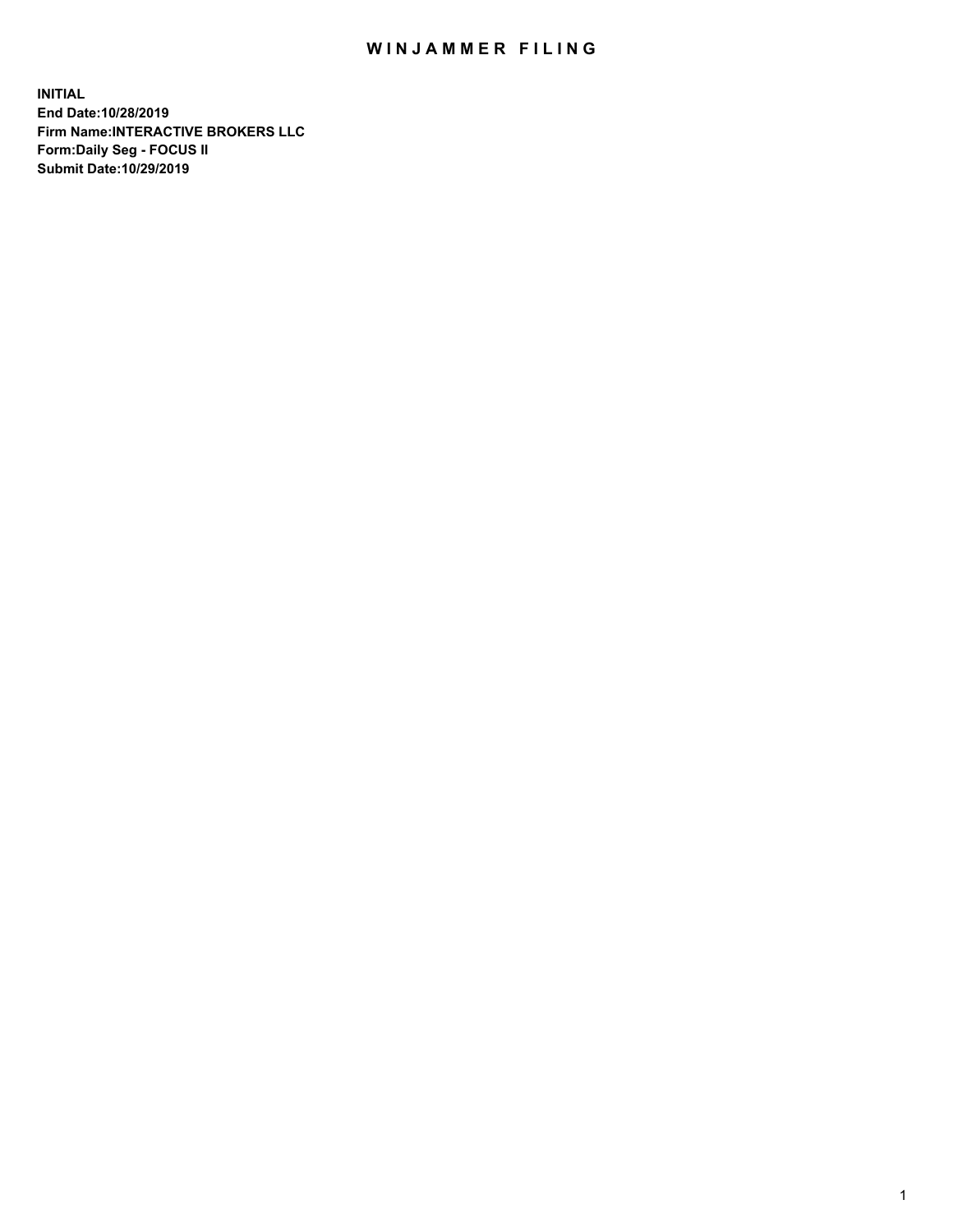**INITIAL End Date:10/28/2019 Firm Name:INTERACTIVE BROKERS LLC Form:Daily Seg - FOCUS II Submit Date:10/29/2019 Daily Segregation - Cover Page**

| Name of Company                                                                                                                                                                                                                                                                                                                | <b>INTERACTIVE BROKERS LLC</b>                                                                  |
|--------------------------------------------------------------------------------------------------------------------------------------------------------------------------------------------------------------------------------------------------------------------------------------------------------------------------------|-------------------------------------------------------------------------------------------------|
| <b>Contact Name</b>                                                                                                                                                                                                                                                                                                            | James Menicucci                                                                                 |
| <b>Contact Phone Number</b>                                                                                                                                                                                                                                                                                                    | 203-618-8085                                                                                    |
| <b>Contact Email Address</b>                                                                                                                                                                                                                                                                                                   | jmenicucci@interactivebrokers.c<br>om                                                           |
| FCM's Customer Segregated Funds Residual Interest Target (choose one):<br>a. Minimum dollar amount: ; or<br>b. Minimum percentage of customer segregated funds required:%; or<br>c. Dollar amount range between: and; or<br>d. Percentage range of customer segregated funds required between:% and%.                          | $\overline{\mathbf{0}}$<br>$\overline{\mathbf{0}}$<br>155,000,000 245,000,000<br>0 <sub>0</sub> |
| FCM's Customer Secured Amount Funds Residual Interest Target (choose one):<br>a. Minimum dollar amount: ; or<br>b. Minimum percentage of customer secured funds required:% ; or<br>c. Dollar amount range between: and; or<br>d. Percentage range of customer secured funds required between:% and%.                           | $\overline{\mathbf{0}}$<br>$\overline{\mathbf{0}}$<br>80,000,000 120,000,000<br>0 <sub>0</sub>  |
| FCM's Cleared Swaps Customer Collateral Residual Interest Target (choose one):<br>a. Minimum dollar amount: ; or<br>b. Minimum percentage of cleared swaps customer collateral required:% ; or<br>c. Dollar amount range between: and; or<br>d. Percentage range of cleared swaps customer collateral required between:% and%. | $\overline{\mathbf{0}}$<br>$\underline{\mathbf{0}}$<br>0 <sub>0</sub><br>0 <sub>0</sub>         |

Attach supporting documents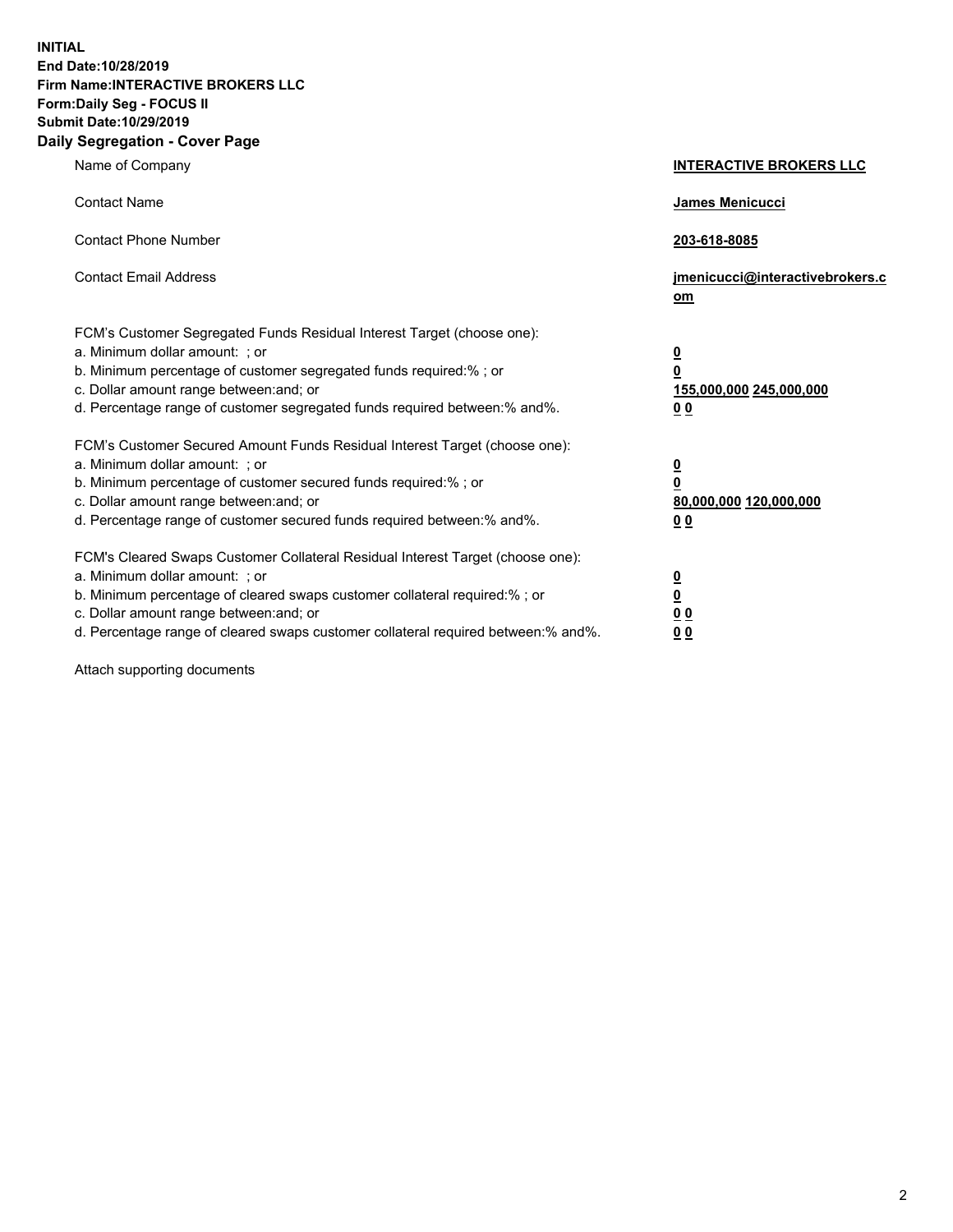## **INITIAL End Date:10/28/2019 Firm Name:INTERACTIVE BROKERS LLC Form:Daily Seg - FOCUS II Submit Date:10/29/2019 Daily Segregation - Secured Amounts**

|     | Dally Segregation - Secured Amounts                                                         |                                  |
|-----|---------------------------------------------------------------------------------------------|----------------------------------|
|     | Foreign Futures and Foreign Options Secured Amounts                                         |                                  |
|     | Amount required to be set aside pursuant to law, rule or regulation of a foreign            | $0$ [7305]                       |
|     | government or a rule of a self-regulatory organization authorized thereunder                |                                  |
| 1.  | Net ledger balance - Foreign Futures and Foreign Option Trading - All Customers             |                                  |
|     | A. Cash                                                                                     | 488,406,969 [7315]               |
|     | B. Securities (at market)                                                                   | $0$ [7317]                       |
| 2.  | Net unrealized profit (loss) in open futures contracts traded on a foreign board of trade   | 9,044,703 [7325]                 |
| 3.  | Exchange traded options                                                                     |                                  |
|     | a. Market value of open option contracts purchased on a foreign board of trade              | <b>52,822</b> [7335]             |
|     | b. Market value of open contracts granted (sold) on a foreign board of trade                | -30,313 [7337]                   |
| 4.  | Net equity (deficit) (add lines 1.2. and 3.)                                                | 497,474,181 [7345]               |
| 5.  | Account liquidating to a deficit and account with a debit balances - gross amount           | 13,190 [7351]                    |
|     | Less: amount offset by customer owned securities                                            | 0 [7352] 13,190 [7354]           |
| 6.  | Amount required to be set aside as the secured amount - Net Liquidating Equity              | 497,487,371 [7355]               |
|     | Method (add lines 4 and 5)                                                                  |                                  |
| 7.  | Greater of amount required to be set aside pursuant to foreign jurisdiction (above) or line | 497,487,371 [7360]               |
|     | 6.                                                                                          |                                  |
|     | FUNDS DEPOSITED IN SEPARATE REGULATION 30.7 ACCOUNTS                                        |                                  |
| 1.  | Cash in banks                                                                               |                                  |
|     | A. Banks located in the United States                                                       | 36, 144, 764 [7500]              |
|     | B. Other banks qualified under Regulation 30.7                                              | 0 [7520] 36,144,764 [7530]       |
| 2.  | Securities                                                                                  |                                  |
|     | A. In safekeeping with banks located in the United States                                   | 492,553,375 [7540]               |
|     | B. In safekeeping with other banks qualified under Regulation 30.7                          | 0 [7560] 492,553,375 [7570]      |
| 3.  | Equities with registered futures commission merchants                                       |                                  |
|     | A. Cash                                                                                     | $0$ [7580]                       |
|     | <b>B.</b> Securities                                                                        | $0$ [7590]                       |
|     | C. Unrealized gain (loss) on open futures contracts                                         | $0$ [7600]                       |
|     | D. Value of long option contracts                                                           | $0$ [7610]                       |
|     | E. Value of short option contracts                                                          | 0 [7615] 0 [7620]                |
| 4.  | Amounts held by clearing organizations of foreign boards of trade                           |                                  |
|     | A. Cash                                                                                     |                                  |
|     | <b>B.</b> Securities                                                                        | $0$ [7640]                       |
|     |                                                                                             | $0$ [7650]                       |
|     | C. Amount due to (from) clearing organization - daily variation                             | $0$ [7660]                       |
|     | D. Value of long option contracts                                                           | $0$ [7670]                       |
|     | E. Value of short option contracts                                                          | 0 [7675] 0 [7680]                |
| 5.  | Amounts held by members of foreign boards of trade                                          |                                  |
|     | A. Cash                                                                                     | 92,075,348 [7700]                |
|     | <b>B.</b> Securities                                                                        | $0$ [7710]                       |
|     | C. Unrealized gain (loss) on open futures contracts                                         | -1,771,249 [7720]                |
|     | D. Value of long option contracts                                                           | 52,822 [7730]                    |
|     | E. Value of short option contracts                                                          | -30,313 [7735] 90,326,608 [7740] |
| 6.  | Amounts with other depositories designated by a foreign board of trade                      | 0 [7760]                         |
| 7.  | Segregated funds on hand                                                                    | $0$ [7765]                       |
| 8.  | Total funds in separate section 30.7 accounts                                               | 619,024,747 [7770]               |
| 9.  | Excess (deficiency) Set Aside for Secured Amount (subtract line 7 Secured Statement         | 121,537,376 [7380]               |
|     | Page 1 from Line 8)                                                                         |                                  |
| 10. | Management Target Amount for Excess funds in separate section 30.7 accounts                 | 80,000,000 [7780]                |
| 11. | Excess (deficiency) funds in separate 30.7 accounts over (under) Management Target          | 41,537,376 [7785]                |
|     |                                                                                             |                                  |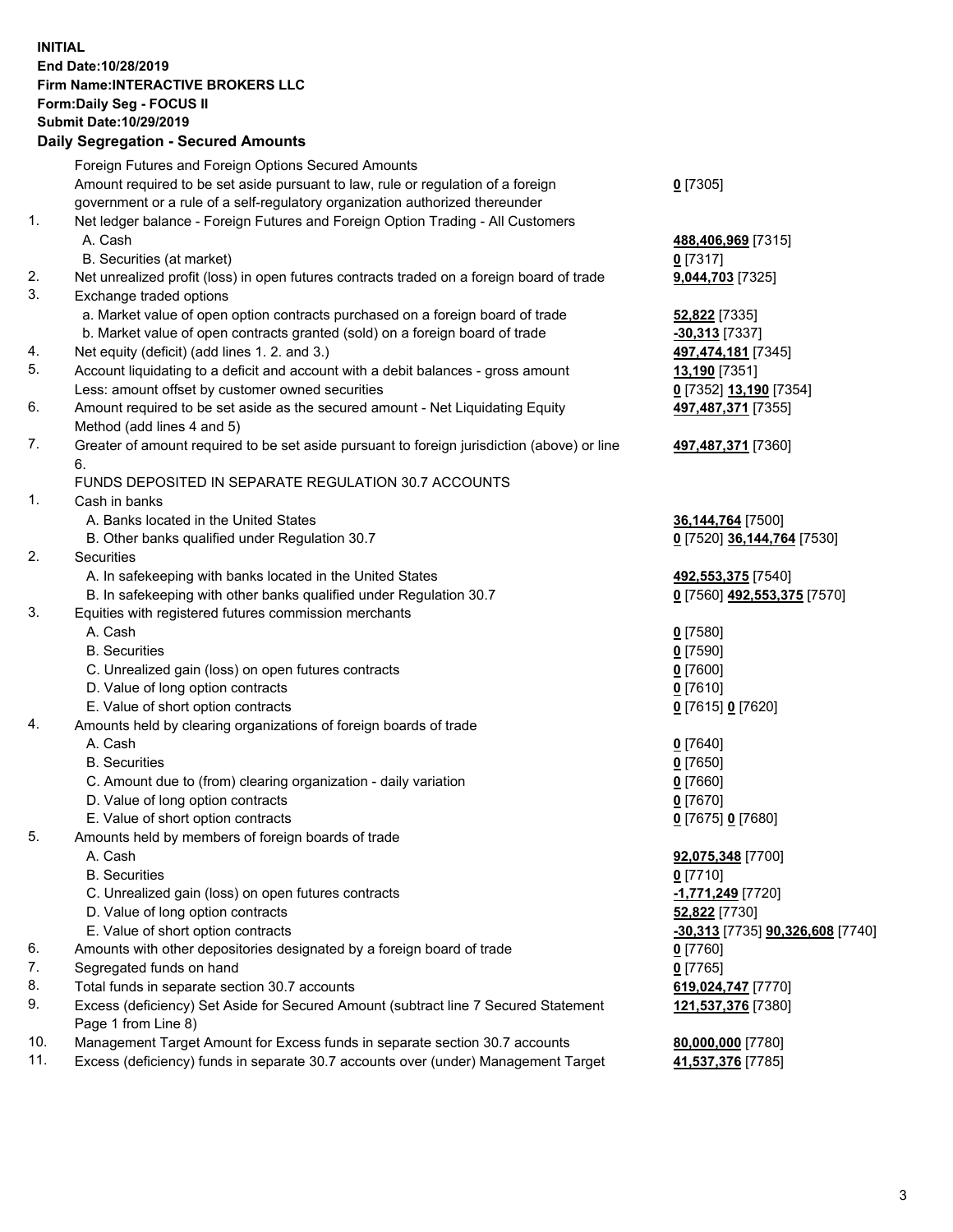**INITIAL End Date:10/28/2019 Firm Name:INTERACTIVE BROKERS LLC Form:Daily Seg - FOCUS II Submit Date:10/29/2019 Daily Segregation - Segregation Statement** SEGREGATION REQUIREMENTS(Section 4d(2) of the CEAct) 1. Net ledger balance A. Cash **4,092,832,883** [7010] B. Securities (at market) **0** [7020] 2. Net unrealized profit (loss) in open futures contracts traded on a contract market **-20,725,814** [7030] 3. Exchange traded options A. Add market value of open option contracts purchased on a contract market **175,691,450** [7032] B. Deduct market value of open option contracts granted (sold) on a contract market **-176,121,332** [7033] 4. Net equity (deficit) (add lines 1, 2 and 3) **4,071,677,187** [7040] 5. Accounts liquidating to a deficit and accounts with debit balances - gross amount **1,063,819** [7045] Less: amount offset by customer securities **0** [7047] **1,063,819** [7050] 6. Amount required to be segregated (add lines 4 and 5) **4,072,741,006** [7060] FUNDS IN SEGREGATED ACCOUNTS 7. Deposited in segregated funds bank accounts A. Cash **966,517,133** [7070] B. Securities representing investments of customers' funds (at market) **2,028,001,725** [7080] C. Securities held for particular customers or option customers in lieu of cash (at market) **0** [7090] 8. Margins on deposit with derivatives clearing organizations of contract markets A. Cash **2,486,758** [7100] B. Securities representing investments of customers' funds (at market) **1,270,929,794** [7110] C. Securities held for particular customers or option customers in lieu of cash (at market) **0** [7120] 9. Net settlement from (to) derivatives clearing organizations of contract markets **9,143,913** [7130] 10. Exchange traded options A. Value of open long option contracts **176,043,690** [7132] B. Value of open short option contracts **-176,524,056** [7133] 11. Net equities with other FCMs A. Net liquidating equity **0** [7140] B. Securities representing investments of customers' funds (at market) **0** [7160] C. Securities held for particular customers or option customers in lieu of cash (at market) **0** [7170] 12. Segregated funds on hand **0** [7150] 13. Total amount in segregation (add lines 7 through 12) **4,276,598,957** [7180] 14. Excess (deficiency) funds in segregation (subtract line 6 from line 13) **203,857,951** [7190] 15. Management Target Amount for Excess funds in segregation **155,000,000** [7194] **48,857,951** [7198]

16. Excess (deficiency) funds in segregation over (under) Management Target Amount Excess